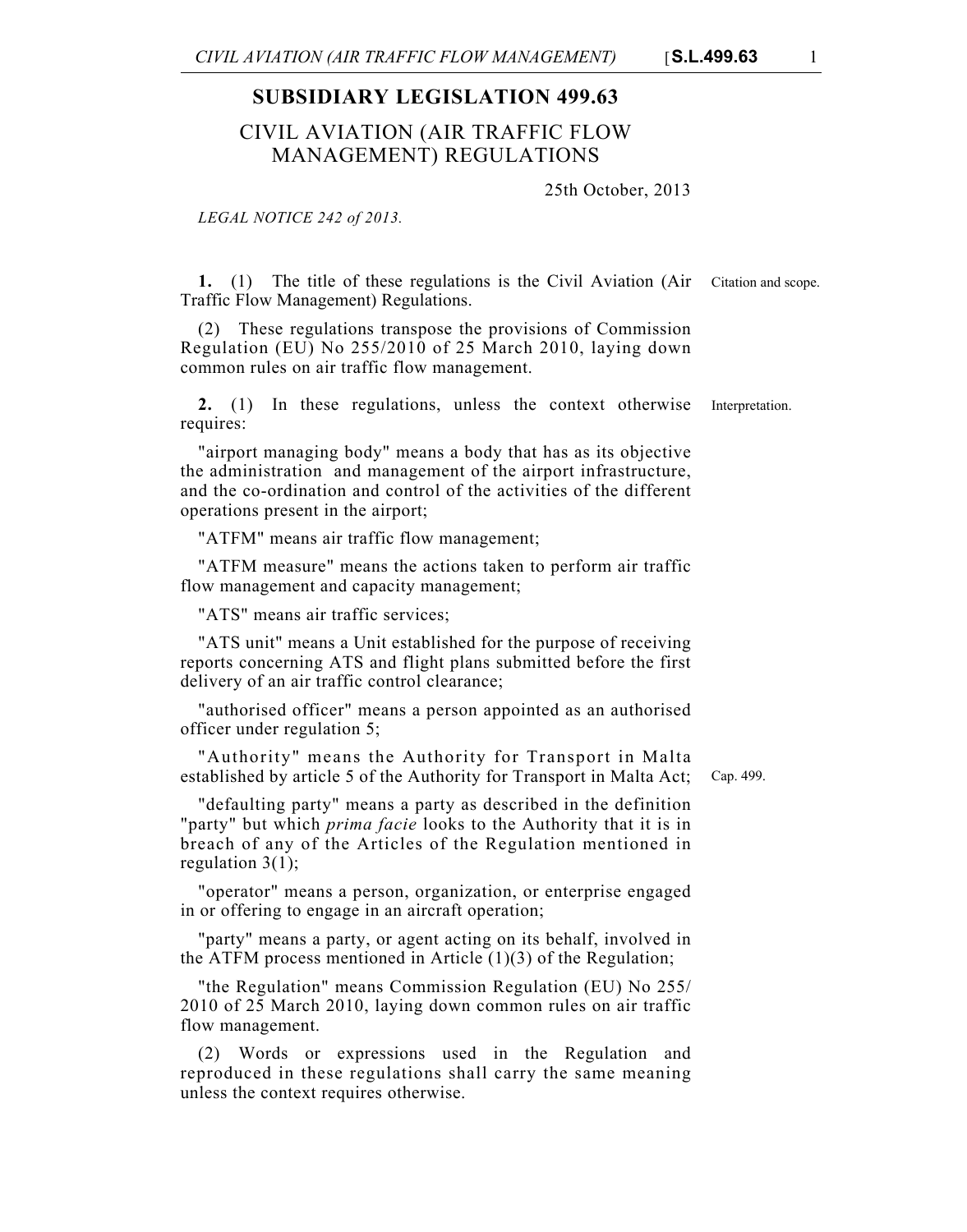Failure to comply with provisions of the Regulation.

- **3.** (1) When the Authority deems that
	- (*a*) an ATS unit is failing to comply with Article 6 of the Regulation; or
	- (*b*) an operator failed to comply with Article 7 of the Regulation; or
	- (*c*) an airport managing body failed to comply with Article 8 of the Regulation; or
	- (*d*) a party failed to comply with an ATFM measure or procedure the Authority is responsible to oversee under the Regulation,

it shall direct the defaulting party to comply with the Regulation or to comply with any instruction contained in the Authority's directions. The defaulting party shall, within one (1) month of the instructions of the Authority, submit to the Authority its own considerations in reply. The Authority shall reply to the defaulting party, after having considered any reply it may have received in this regard within two (2) months of receipt of the reply. Where the instructions of the Authority are confirmed, they shall enter into effect on the date the reply of the defaulting party was submitted to the Authority.

(2) Where the Authority has issued any instructions to a defaulting party which -

- (*a*) has not submitted any considerations within the stipulated one (1) month period referred to in subregulation (1); or
- (*b*) has submitted considerations and the Authority has replied by confirming its own instructions;

and the defaulting party fails to comply with the instructions issued by the Authority, the defaulting party shall be guilty of an offence against these regulations and shall be liable, on conviction, to a fine (*multa*) of not less than ten thousand euro ( $\epsilon$ 10,000) and of not more than one hundred thousand euro  $(\text{\textsterling}100,000)$ .

(3) Any directions or instructions given by the Authority shall be addressed to the defaulting party and shall be served in one of the following ways:

- (*a*) by hand delivery directly to the defaulting party; or
- (*b*) by registered post to the registered address or to the principal place of business of the defaulting party.

**4.** (1) The Authority may appoint persons to be authorised officers for the purposes of enforcing the Regulation.

(2) All persons so appointed shall be certified by the Authority and a certificate of their appointment shall be granted to them by the Authority. Before exercising the powers conferred upon them by sub-regulation (3), the Authority may issue further certification prior to any inspection, or if the party so requests.

(3) For the purposes of the exercise of the functions of the Authority under the Regulation, an authorized officer may:

Authorised officers.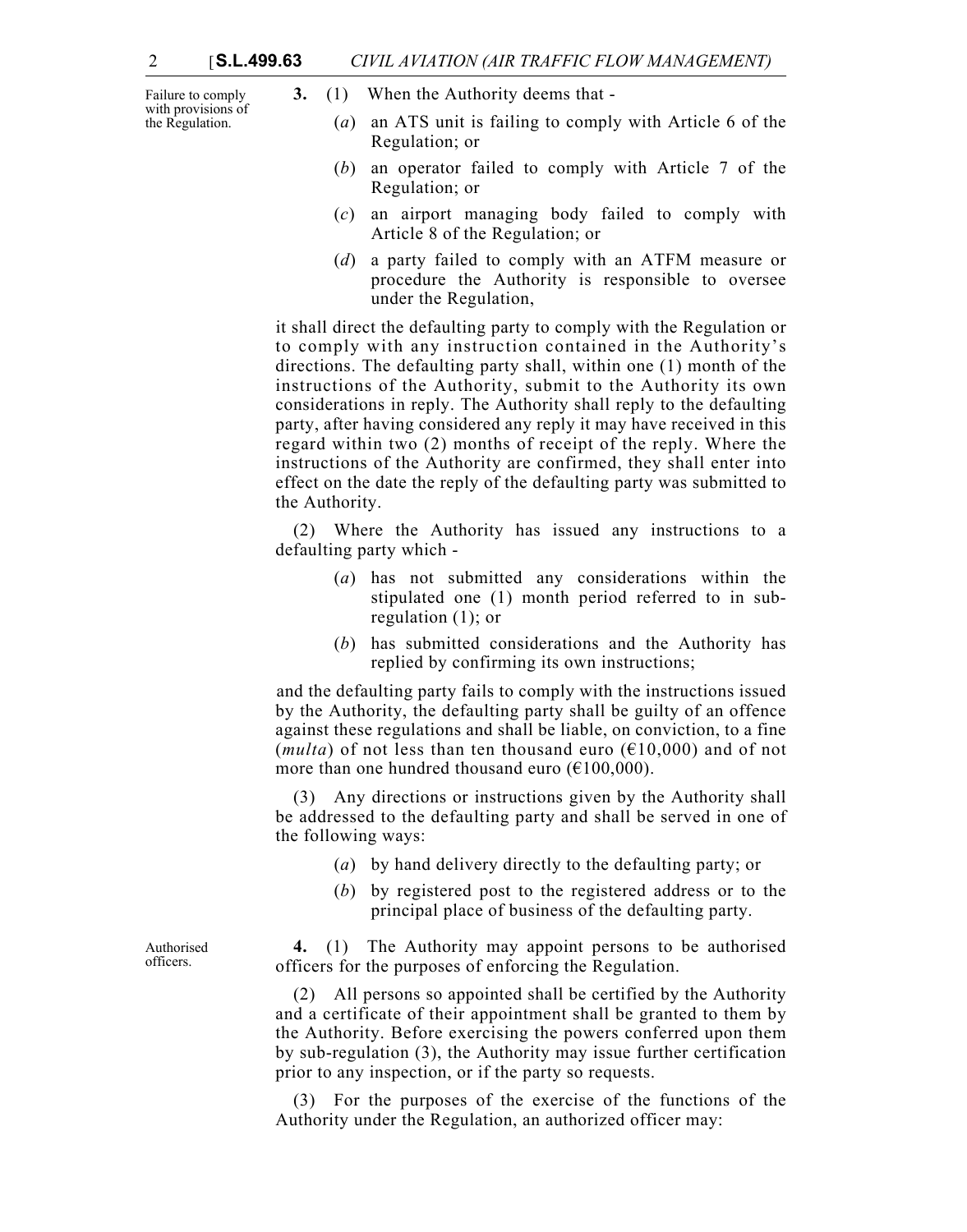- 
- (*a*) enter into any premises or places, at any reasonable time, owned or occupied by a party for the purposes of search and inspection of the premises or documents therein;
- (*b*) require that such party or any persons employed therein produce any documentation whatsoever related to the provision of aviation services which are in the party's or persons' control, or, as the case may be, require the party or persons employed therein to secure intact possession of this documentation for later examination or investigation;
- (*c*) secure the premises thereof in whole or part, for further inspection and investigation;
- (*d*) examine on the spot or seize, for an indefinite period and for the purposes of later examination and investigation, any documentation found therein;
- (*e*) require the party or persons employed therein to furnish any other information, be it oral or otherwise, and related to the provision of aviation services and which is under the control of the party or persons employed therein;
- (*f*) require that the party or persons employed therein give unhindered access to any equipment located in the premises or places being searched and inspected, and give all the necessary assistance for its operation, to the authorised officers conducting the search and inspection.
- **5.** Any party or person who -

Offences and penalties.

- (*a*) obstructs, impedes or assaults an authorised officer in the exercise of the powers granted under these regulations;
- (*b*) fails or refuses to comply with any requirement under these regulations;
- (*c*) alters, suppresses or destroys any documentation which he has been required to produce;
- (*d*) gives misleading information or any other material to the Authority or its authorized officers;
- (*e*) makes a false representation of its true self or pretends to be an Authority official including an authorized officer, or an official of the Government of Malta, or of any other legitimate authority,

shall be guilty of an offence against these regulations and shall be liable, on conviction, to a fine (*multa*) of not less than ten thousand euro ( $\epsilon$ 10,000) and of not more than one hundred thousand euro  $(E100,000)$ .